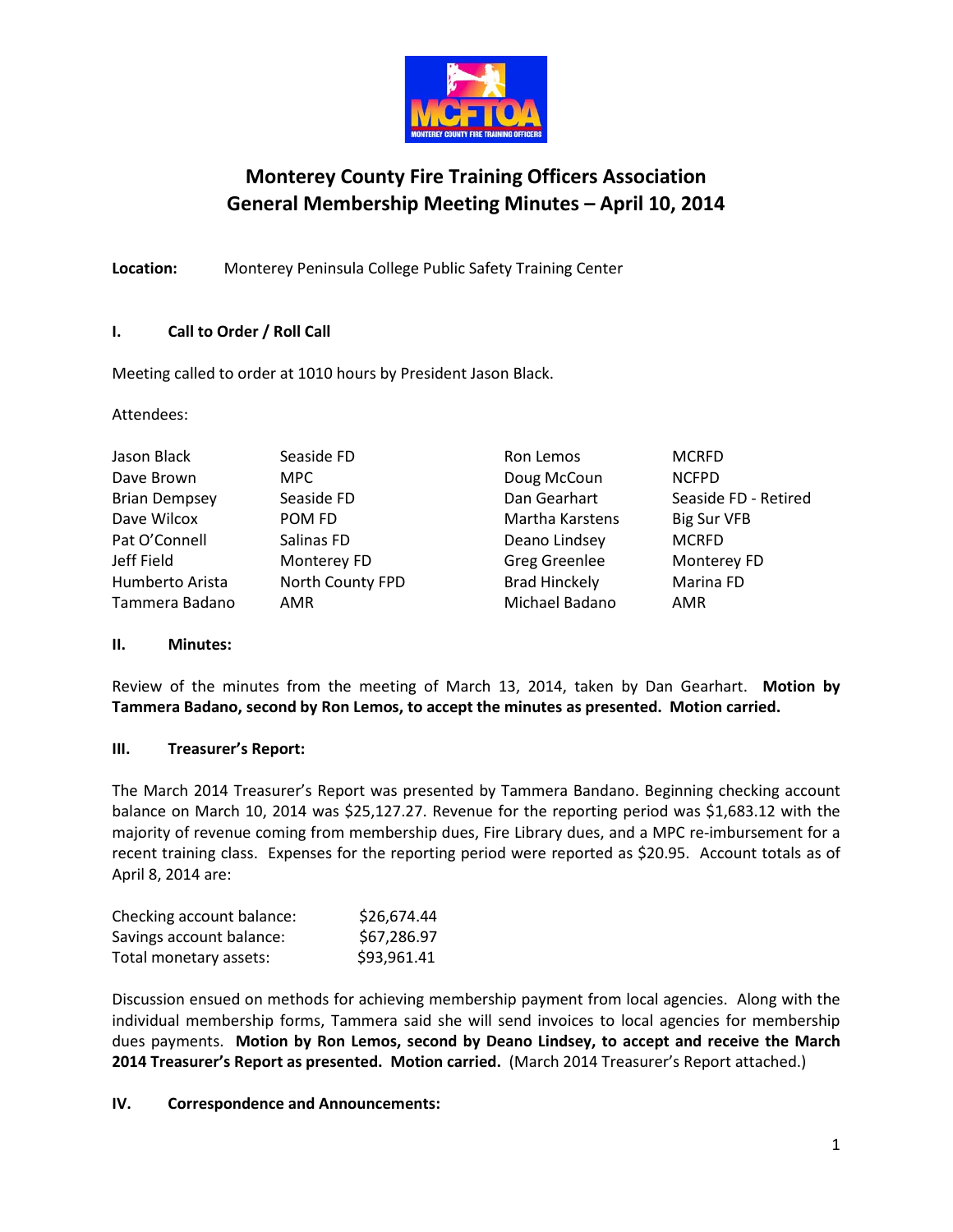- 1. Dan Gearhart announced the following local training opportunities:
	- **Radio Fundamentals for First Responders** hosted by the Salinas Fire Department and the Monterey County Sheriff's Department, April 28 – May 2, 2014, at the Monterey County Radio Shop, in Salinas, CA
	- **Salinas Valley Ammonia Safety Day** on May 22, 2014 at the Steinbeck Center of Art & Culture in Salinas, CA
	- **CSFM – Firefighter II** hosted by the California Fire Academy at Monterey Bay / MPC beginning on June 7, 2014 at the MPC Public Safety Training Center.
	- **Driver / Operator 1A** hosted by the Salinas Fire Department and the South Bay Regional Public Safety Training Consortium from April 28 – May 2, 2014 at the Salinas Fire Department.
	- **Driver / Operator 1B** hosted by the Salinas Fire Department and the South Bay Regional Public Safety Training Consortium from May  $19 - 23$ , 2014 at the Salinas Fire Department.
	- **XMY Operational Area Overhead Refresher Training** on April 15, 2014 at Monterey FD EOC starting at 1330 hours and on April 16, 2014 at the Spreckels Volunteer Fire Company starting at 0900 hours. This class is mandatory for deployment eligibility for all positions available for out-of-county assignment.

# **V. Committee Reports:**

#### A. Wildland Committee:

Dan Gearhart reported that the planning for the Wildland Training Exercises is moving forward. The dates of the training are still confirmed for June 3, 5, and 7, 2014. Dan reported registration is now open with an informational flyer and registration forms being sent to all Monterey County agencies. The deadline for registration is May 16, 2014. Dan encouraged that all agencies planning on participating should get their registration forms in ASAP so we can plan accordingly. Dan also requested that anyone wishing to serve in an overhead position to please contact him as soon as possible.

Dan asked that Dave Brown explain the new MPC requirements for class registration. Dave said that MPC has now moved away from the "paper" application process and that applying for admission and registering for classes, including contract classes, is now performed on the MPC website. Dave said that agencies who are sending personnel to the Wildland Training Exercises would need to have the attending personnel register on the MPC website prior to attending. Dave said that if there were personnel attending who had not pre-registered, then registration could take place on-site providing that on-site Internet access is available. With Command 5390 being at the exercises, Internet access would be available. Several concerns were raised with the potential difficulty of capturing all attendees registering on-line prior to the exercises. Some agencies do not know who will be attending until the day of the exercises. The general feeling was that even with our best efforts, we would not be able to capture all attendees on our MPC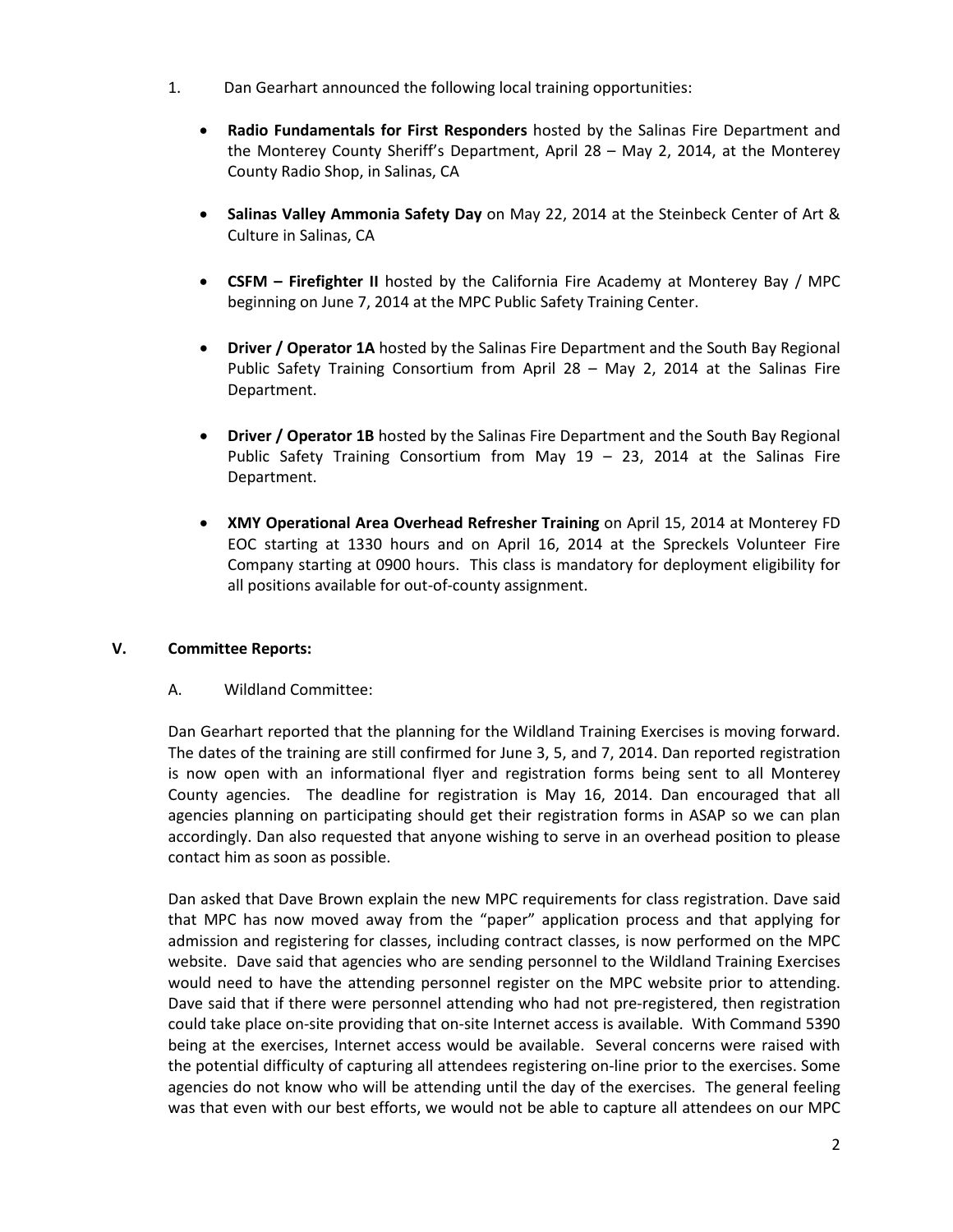rosters. Dave said that revenue for the exercises would be based on a 10 hour day. Dave also stated that agencies that send personnel to the Wildland Training Exercises should not include those personnel hours for the agency's quarterly contract hours to MPC for re-imbursement. Dan stated that for 2013, the total cost to the MCFTOA for each person attending per day, after applying the MPC re-imbursement, was \$7.29. Deano Lindsey suggested that rather than running the class through MPC, realizing that we may not capture all the attendees, we instead charge a fee for each person attending that would make up for the loss in revenue by not receiving the MPC reimbursement. Dan stated that the registration forms can be revised that would include a method for calculating the needed registration fees. Any personnel missed through that process would be accounted for by invoicing the individual agencies**.** After some continued discussion**, a motion was made by Deano Lindsey, with a second by Ron Lemos that the 2014 Wildland Training Exercises will not be used as a contract class with MPC and that the MCFTOA will charge a registration fee of \$10.00 per person, per day, for all attendees at the 2014 Wildland Training Exercises. Under discussion of the motion, it was agreed that future Wildland Training Exercises may be used as a contract class with MPC. Motion carried.**

Dan stated that Martha Karstens from the Big Sur Volunteer Fire Brigade had contacted him about the possibility of the BSVFB bringing up to 15 recruit volunteer firefighters on one of the training days for basic wildland firefighting skills training. Dan said that the BSVFB would like to use a small section of our designated area for training on basic skills. The BSVFB would provide their own instructional cadre and their own engine support for the separate training. Martha Karstens said that they had considered coming to FHL on a separate day but thought it would be a good opportunity for the recruit firefighters to observe a large scale incident-based training session along with training on basic wildland firefighting skills. Dan said that although the exercises are designed as advanced live-fire wildland firefighting training focusing on mobile attack, the request meets the intent of the exercises by the MCFTOA providing a training platform for agencies wishing to practice and improve wildland firefighting skills under realistic incident-based wildland firefighting conditions. General discussion included that this opportunity may lead to future formalized basic skills training during future exercises along with the continued advanced wildland firefighting training. **Motion by Dan Gearhart with a second by Tammera Badano that the request by the BSVFB is granted for using a section of the training area during one day of the Wildland Training Exercises for basic wildland training for approximately 15 recruit volunteer firefighters from the BSVFB and that the BSVFB will provide the necessary instructional staff and engine support for their training. Motion carried.**

Pat O'Connell said that the S-234 class, in conjunction with the Wildland Training Exercises, is scheduled for May  $15^{th}$  and  $16^{th}$ , 2014, with a live-fire day planned for May  $17^{th}$  at Fort Hunter Liggett with a limit of 25 students. The class will be taught by Dan Freeh from Fort Hunter Liggett FD. The fee for the class will be \$75.00. Pat stated that local fire agencies would most likely need to provide several engines to support the live fire portion of the class on May  $17^{th}$ . Pat said that an informational flyer and registration form will be available in the next few days. The S-234 class will be run through MPC. Students will be able to pay for the class either by sending in a check or paying with Pay Pal or credit card through our website.

B. Fire Library: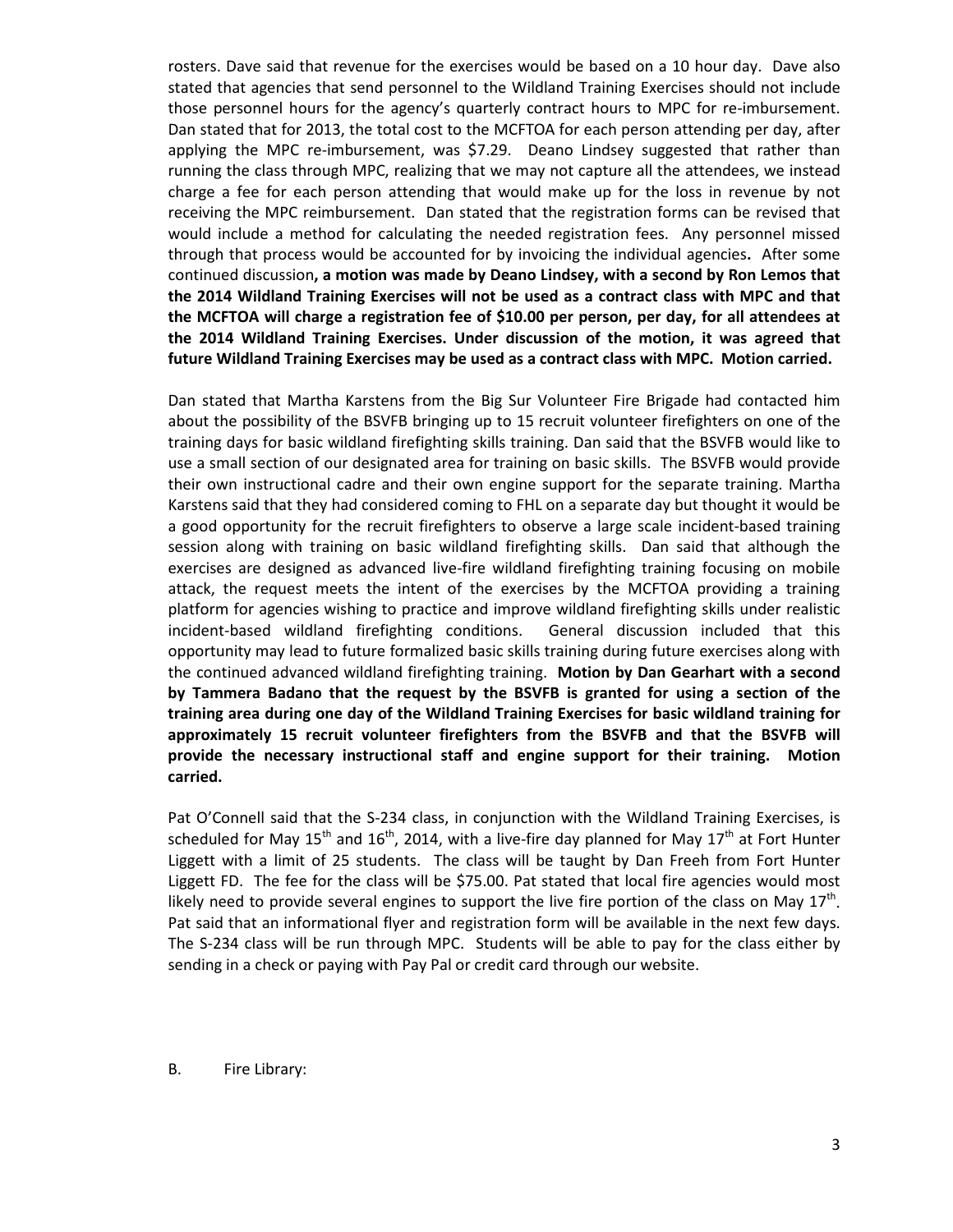No Report. Dave Brown indicated that the Fire Library is used infrequently.

C. Programs / Training Classes:

No Report

D. Website:

Dan Gearhart reported that the website is operating well with no current technical issues. The site is updated almost daily and has nearly 150 current classes listed on the "Training Opportunities" Page. Dan said that the website continues to have about 1300 views per month for a daily average of about 43 per day views.

E. Fire Academy:

Dave Brown reported that MPC continues to see a decline in attendance for their State Fire Marshal classes. Dave said that a recent Fire Command 2C class was cancelled due to low preregistration. Dave said he is looking to local agencies for ways to guarantee attendance in some of the classes they are offering. Dave said that generally 15 students are required to hold a class. Dave is asking agencies for ideas on how to increase attendance for offered classes so that classes can continue without the possibility of cancellation.

#### F. Fire Chiefs Liaison Report

Chief Brian Dempsey reported the following from the last Chiefs Association meeting that occurred on March 20, 2014:

- XMY Operational Area 2014 Overhead Refresher Training on April 15<sup>th</sup> and April 16<sup>th</sup>
- NGEN Project has been placed on hold for approximately 6 months.
- EMS Plan Update is scheduled for release in November 2014. Agency statistics due on May 15, 2014 to the EMS Agency.
- CSA 74 allotments are scheduled to increase.
- UASI / GAA Several grants are being funded. About \$600,000 worth of grants for Monterey County.
- Chiefs Association Strategic Plan Review for 2014 was completed. Chiefs Association bylaws revision was completed.
- Several agency radio frequencies will be changing in the near future.

# **VI. Old Business:**

A. Training Trailer Sale & Purchase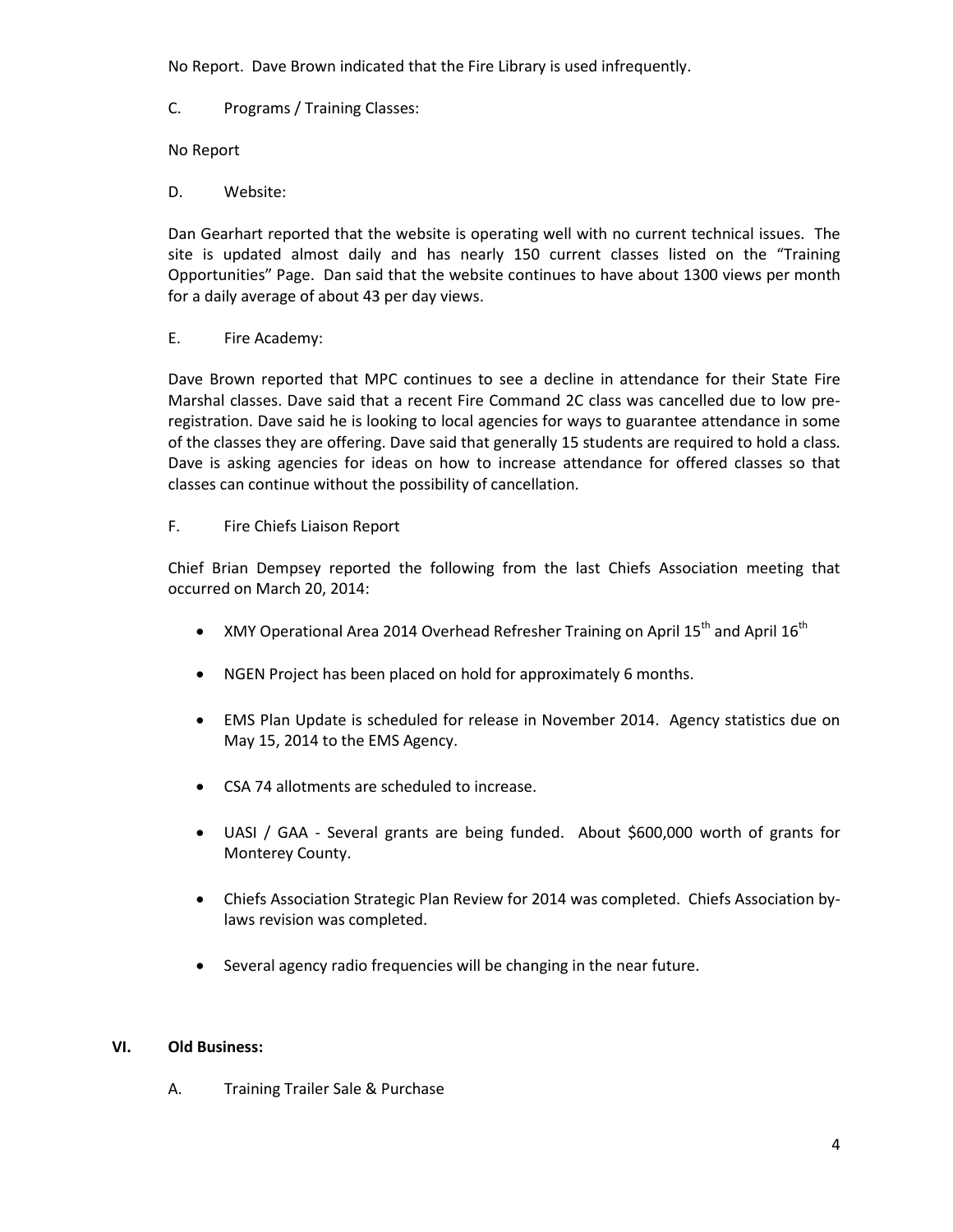Deano Lindsey reported that he continues to search for a trailer that meets our needs for the immediate and distant future. Although we do not have the replacement trailer as of yet, we can start purchasing the equipment so that it can be used at the upcoming Wildland Training Exercises. We will also begin the process of gathering the items needed for signing the trailer with the new MCFTOA logos. Pat O'Connell will provide Ron Lemos with the digital files of the logos. Deano will move the trailer from the Airport to MCRFD Station #1 so we can remove and add inventory items as needed.

# B. CAL AM First Responder Equipment Grant

Prior to the meeting, representatives from CAL AM took photographs of the group for promotional materials related to the recent equipment grant. Jason stressed that the images, or our organization, will not be used for any pending political endorsements. Jason said he would like to work with CAL AM exploring the possibility that the grant is a reoccurring annual grant.

#### **VII. New Business:**

# A. MCI Training / Flagging

Tammera Badano reported that the County EMS plan is still under revision and will include new procedures. Tammera said that as part of the new procedures, she would like to conduct MCI Quarterly Triage Tag Familiarization Days. The training sessions will be based on the 48 / 96 shift schedule. Tammera also said that as part of the new MCI plan, an MCI declaration will be based on the estimated number of patients as opposed to the potential number of ambulances needed. Tammera said that AMR Paramedics are being informed that transporting only one patient in an MCI situation is unacceptable. Tammera said that MCI declarations need to come from the on-scene Incident Commander. Along with the quarterly training, Dr. Stubblefield wants to have MCI table top exercises prior to implementation of the new plan.

# B. Goals & Objectives / Strategic Planning

Jason Black reviewed the four training objectives from the 2013 Monterey County Fire Chiefs Association Strategic Plan. The four objectives are:

- Monterey County Fire Training Officers to establish a countywide Company Officers Academy with task books. Monterey County Fire Chiefs to approve curriculum / training.
- Monterey County Fire Training Officers to establish a countywide Chief Officers Academy with task books. Monterey County Fire Chiefs to approve curriculum / training.
- Monterey County Fire Chiefs Association to support quarterly Monterey County training. Quarterly training is coordinated by Training and Operations per the Monterey County Fire Chiefs Association Manual.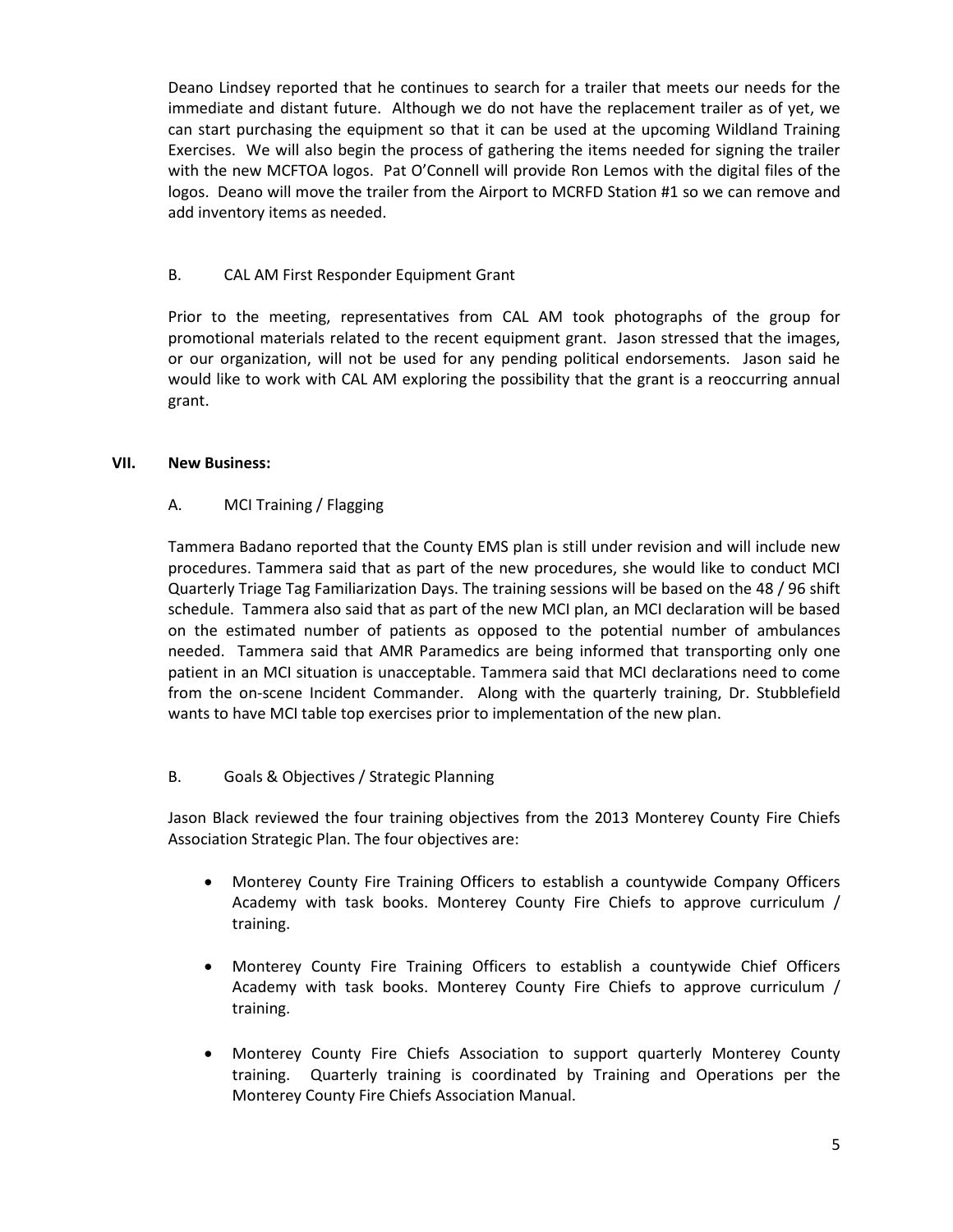• The Monterey County Training Officers are to work towards achieving a new training facility for the future. The plan is to include a funding source / grant. Progress is to be reported at the monthly MCFCA meeting.

Jason said that the two objectives of establishing a Company Officers Academy and a Chief Officers Academy are currently under discussion with the MCFCA President, Chief Brian Dempsey. Jason said the focus will be on conducting the quarterly movement drills. Jason said that a schedule will be developed and distributed to all agencies. Jason said that the first movement drill will include the Wildland Training Exercises in June 2014. The following drill will be in the fall of 2014 hosted by either Seaside of Salinas. Big Sur has also agreed to host a movement drill, most likely in 2015. Jason said that that drills will follow the Mutual Aid Training Plan and will include participation from the Operations Committee. Jason said that the "Goals & Objectives" item will be moved to Old Business at the next meeting.

#### C. "PIT Crew" CPR

Tammera Badano said that Pit Crew CPR procedures will soon be implemented for all first responders in Monterey County. Dr. Stubblefield would like to formally adopt the procedures with an effective date of July 1, 2014. Many Counties around the State have adopted the procedures including San Benito County and that the procedures are now part of the American Heart Association curriculum for professional rescuer CPR. Tammera said that with the implementation date of July 1, 2014, a Train-the-Trainer class is being developed. Tammera said that Pit Crew procedures focus on a team approach to providing CPR with specific assignments for each rescuer based on the number of first responders at the scene. The procedures also reinforce continuous compressions with minimal interruptions, even during intubation. Mike Badano said that the Train-the-Trainer course is about  $4 - 5$  hours long and the actual PIT Crew training for personnel is about  $2 - 3$  hours long. The training includes video, lecture, and practical application. Tammera will provide dates for Pit Crew CPR Train-the-Trainer classes.

#### **VIII. Good of the Order:**

- $\triangleright$  Ron Lemos reminded personnel of the XMY Overhead Assignment training on April 15<sup>th</sup> and  $16<sup>th</sup>$  in Monterey and Spreckels. Ron said that the class is required for all positions wishing for out-of-county assignment during the 2014 season.
- $\triangleright$  Ron Lemos reminded the group that for in-county mutual aid, the phrase "Immediate" Need" is to be considered as "Initial Attack" and that the response is immediate with no delay or responding to a meeting location. These responses are code 3 and directly to the incident.
- $\triangleright$  Ron Lemos also reported that revisions are being made to the Overhead Assignment Rotational Lists. The most significant change will be that requests will go directly to agencies rather than individual persons. Agencies will manage their qualified personnel internally.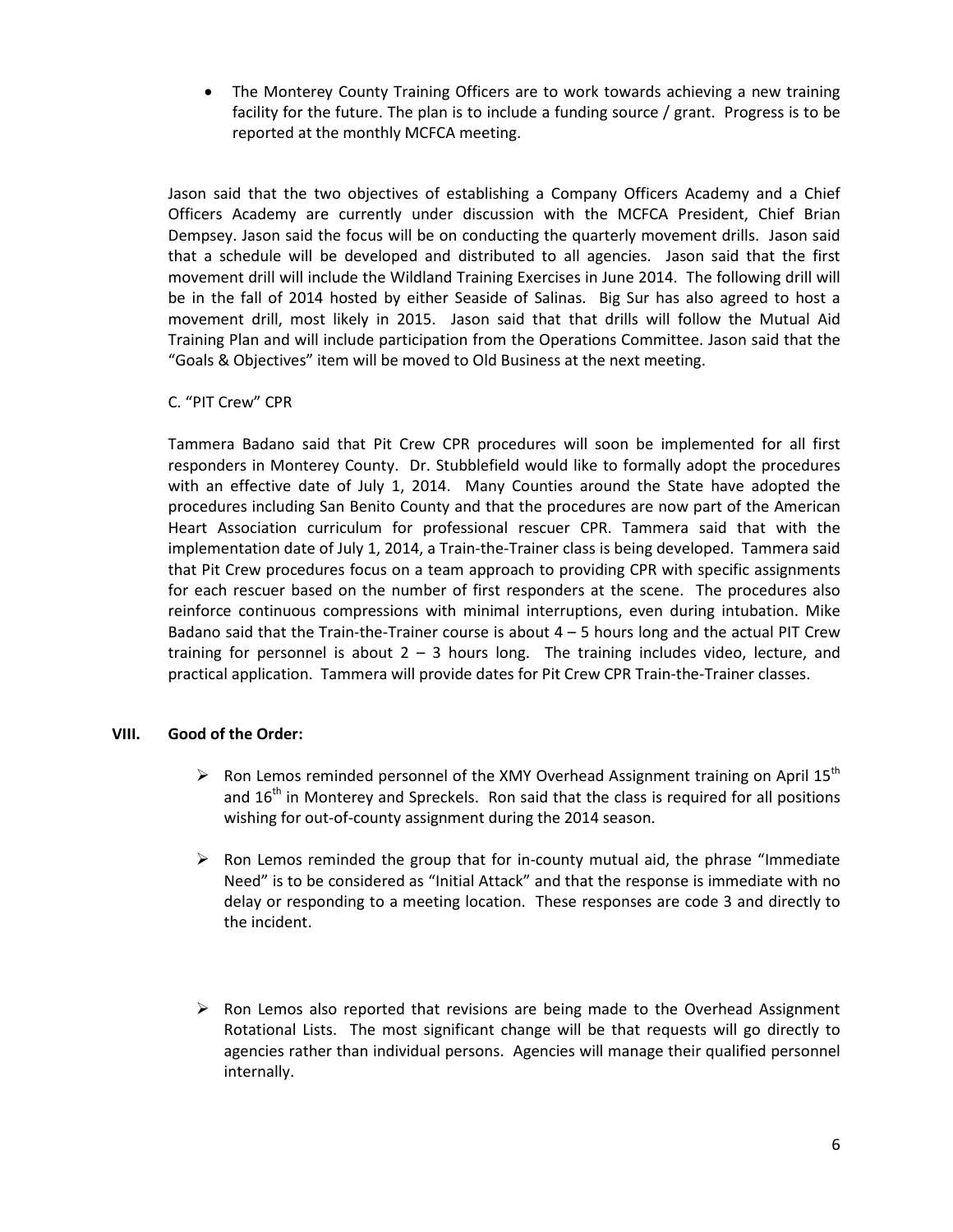- $\triangleright$  Pat O'Connell reported that an OES Type I Engine is now in-service and available at the Salinas Fire Department.
- $\triangleright$  Doug McCoun reported that a scheduled date for radio frequency changes for the Sheriff's Department is on May 12, 2014. The County Fire frequency will chance on May 27, 2014 and the Big Sur Volunteer Fire Brigade frequency will change on May 28, 2014.
- $\triangleright$  Doug also reported that a joint meeting between the Operations Committee and a Law Enforcement "Operations" group was recently held. Doug reported that future meetings between the two groups are being planned. Doug reported that Monterey County OES is working on a UASI grant to fund an "Active Shooter" training session later in the year.
- $\triangleright$  Doug also reported that the 2014 Mutual Aid Matrix will be available very soon which will include provisions for requesting Type 4, 5, 6, and 7 engines along with the standardized Type 1, 2, and 3 engines.
- $\triangleright$  Martha Karstens reported that the Big Sur Volunteer Fire Brigade 40<sup>th</sup> Anniversary Muster and BBQ will be held on June 14, 2014 at Pfeiffer Big Sur State Park.
- $\triangleright$  Dan Gearhart and Jason Black thanked Martha Karstens for bringing refreshments to the meeting.

#### **IX. Adjournment:**

With no further business, Jason Black declared the meeting adjourned at 1230 hours.

Next meeting:

Date: May 8, 2014 Time: 1000 hrs. Location: MPC Public Safety Training Center

Minutes prepared by: D. Gearhart April 15, 2014 **Monterey County Fire Training Officers Association Treasurer's Report – March 2014**

**Reporting period: March 11, 2014 through April 8, 2014**

Checking Account Balance as of **March 10, 2014: 25,012.27**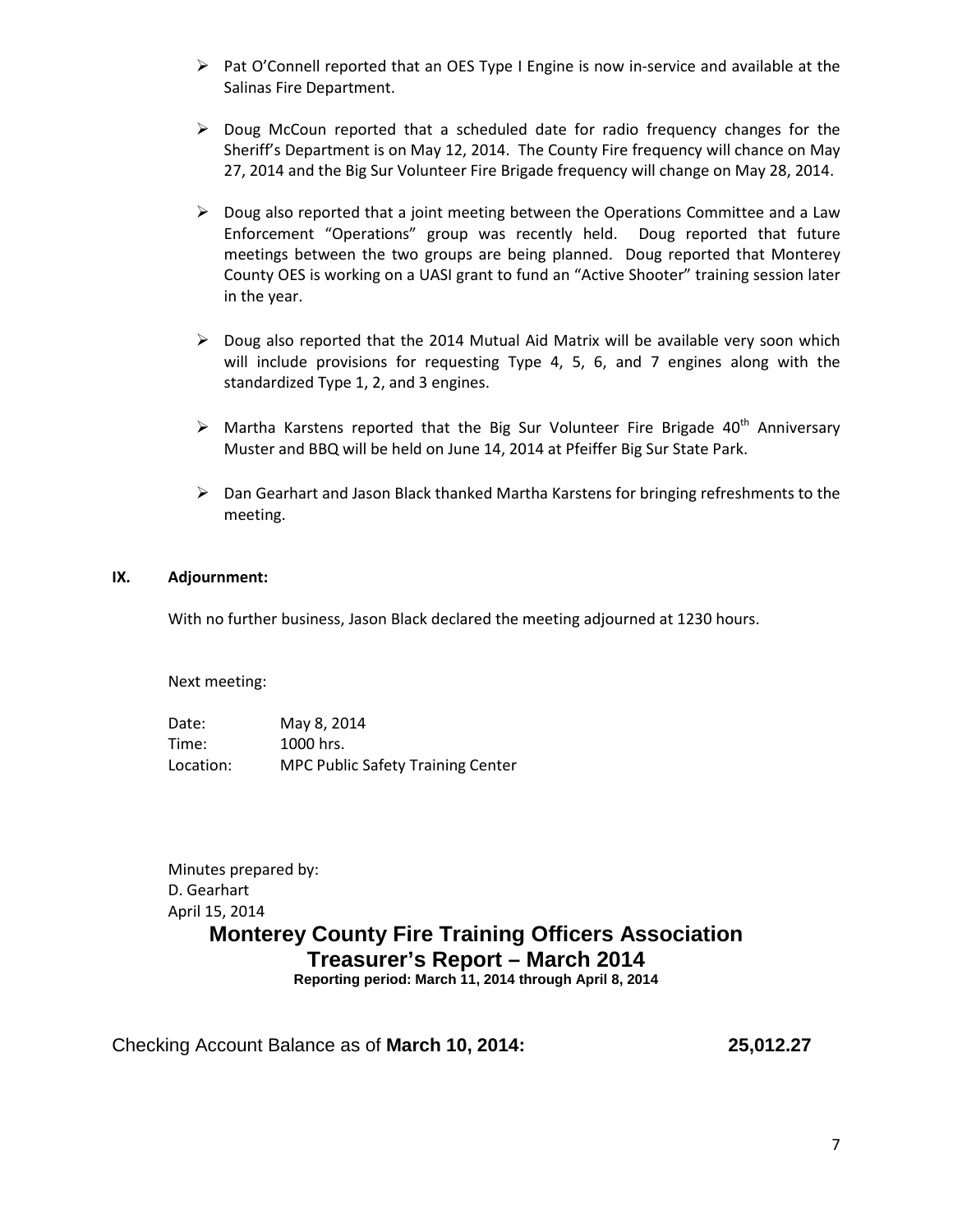| <b>Revenue:</b>                                      |                                                    |                                                              |           |  |
|------------------------------------------------------|----------------------------------------------------|--------------------------------------------------------------|-----------|--|
|                                                      | <b>Memberships Dues for 2014:</b>                  |                                                              |           |  |
| 1/30/14                                              | <b>B. Hinckley</b>                                 | <b>Marina FD</b>                                             | 10.00     |  |
|                                                      | J. Lundgren                                        | Marina FD 2015 dues                                          | 10.00     |  |
|                                                      | H. Kelley                                          | <b>Marina FD</b>                                             | 10.00     |  |
| 3/11/14                                              | S. Gertsch                                         | Greenfield FPD (10.00)                                       | 9.63      |  |
|                                                      | <b>B.</b> Gertsch                                  | Spreckels VFC (10.00)                                        | 9.63      |  |
| 3/12/14                                              | P. O'Connell                                       | <b>Salinas FD</b>                                            | 10.00     |  |
| 3/14/14                                              | R. Dover                                           | <b>Hollister FD</b>                                          | 10.00     |  |
| 3/15/14                                              | S. Olguin                                          | <b>Hollister FD</b>                                          | 10.00     |  |
| 3/17/14                                              | A. Webb                                            | Monterey FD (10.00)                                          | 9.68      |  |
|                                                      | G. Greenlee                                        | Monterey FD (10.00)                                          | 9.68      |  |
|                                                      | J. Field                                           | Monterey FD (10.00)                                          | 9.68      |  |
| 3/22/14                                              | <b>B. Loomis</b>                                   | <b>Salinas FD (40.00)</b>                                    | 38.82     |  |
|                                                      |                                                    | (3 names unknown at this time for Salinas FD)                |           |  |
| 4/01/14                                              | <b>MPC: EOC Situational Awareness &amp; Common</b> |                                                              |           |  |
| <b>Operational Picture Course</b>                    |                                                    |                                                              | 336.00    |  |
|                                                      | Fire Library Dues for 2014:                        |                                                              |           |  |
| 4/01/14                                              | <b>Greenfield FPD</b>                              |                                                              |           |  |
|                                                      | <b>Big Sur VFB</b>                                 |                                                              | 100.00    |  |
|                                                      | <b>Cachagua FPD</b>                                |                                                              | 100.00    |  |
|                                                      | <b>Seaside FD</b>                                  |                                                              | 200.00    |  |
|                                                      | <b>CAL-Fire San Benito - Monterey Unit</b>         |                                                              |           |  |
|                                                      | <b>Monterey County Regional FD</b>                 | 200.00                                                       |           |  |
|                                                      | <b>Monterey FD</b>                                 |                                                              | 200.00    |  |
|                                                      |                                                    |                                                              |           |  |
|                                                      |                                                    | <b>Total Revenue:</b>                                        | 1,683.12  |  |
|                                                      |                                                    |                                                              |           |  |
| <b>Expenses:</b>                                     |                                                    |                                                              |           |  |
|                                                      |                                                    |                                                              | $-20.95$  |  |
|                                                      | 4/1/2014 Red Shift Internet Services               |                                                              |           |  |
|                                                      |                                                    | <b>Total Expenses:</b>                                       | $-20.95$  |  |
|                                                      |                                                    |                                                              |           |  |
|                                                      |                                                    |                                                              |           |  |
|                                                      | 26,674.44                                          |                                                              |           |  |
| <b>Checking Account Balance as of April 8, 2014:</b> |                                                    |                                                              |           |  |
|                                                      |                                                    | <b>Wildland Fire School Training Fund:</b> (Savings Account) | 60,000.00 |  |
|                                                      |                                                    |                                                              |           |  |
| <b>Unrestricted Savings:</b> (Savings Account)       | 7,286.97                                           |                                                              |           |  |